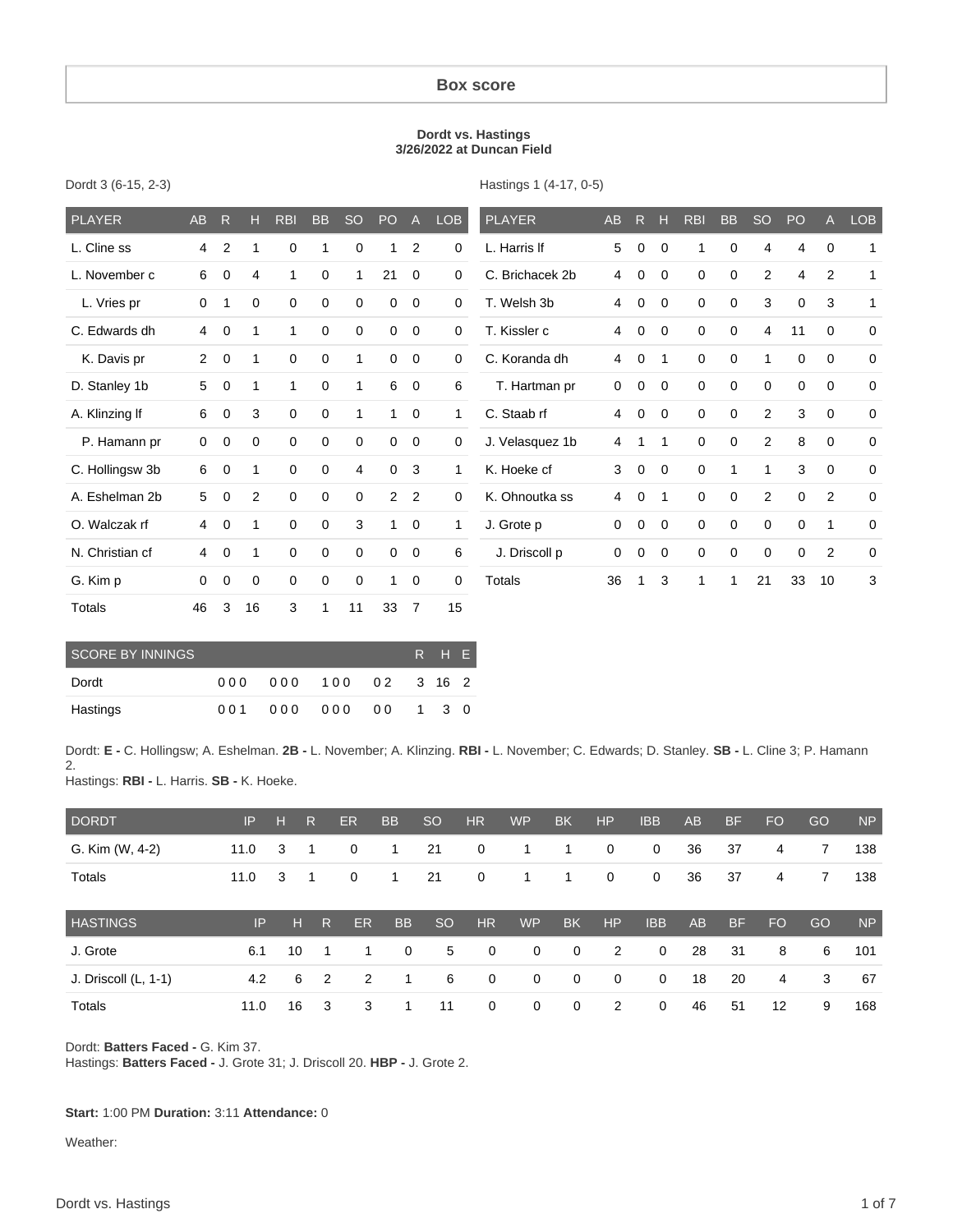# **Scoring Summary**

| INNINGS PLAY    |                                                                                                                                                       | $V - H$ |
|-----------------|-------------------------------------------------------------------------------------------------------------------------------------------------------|---------|
| Hastings<br>3rd | L. Harris reached on a fielder's choice, RBI; K. Hoeke out at second ss to 2b; J. Velasquez advanced to third, scored on an error by 2b,<br>unearned. | $0 - 1$ |
| Dordt<br>7th    | C. Edwards singled to right field, RBI; L. Cline scored.                                                                                              | $1 - 1$ |
| Dordt<br>11th   | L. November doubled to left field, RBI; L. Cline scored.                                                                                              | $2 - 1$ |
| Dordt<br>11th   | D. Stanley grounded out to p. SAC, RBI: K. Davis advanced to second: L. Vries scored.                                                                 | $3 - 1$ |

# **All Plays**

# **Dordt Top of 1st Inning**

- L. Cline grounded out to ss. (1 out)
- L. November singled to right field.
- P. Hamann pinch ran for L. November.
- P. Hamann stole second.
- C. Edwards flied out to cf. (2 out)
- D. Stanley struck out swinging. (3 out)

**Inning Summary: 0 Runs , 1 Hits , 0 Errors , 1 LOB**

# **Hastings Bottom of 1st Inning**

L. November to c for P. Hamann.

L. Harris struck out swinging. (1 out)

C. Brichacek struck out looking. (2 out)

T. Welsh struck out looking. (3 out)

**Inning Summary: 0 Runs , 0 Hits , 0 Errors , 0 LOB**

# **Dordt Top of 2nd Inning**

A. Klinzing doubled to left field.

C. Hollingsw struck out swinging. (1 out)

A. Eshelman flied out to lf. (2 out)

O. Walczak singled to right field; A. Klinzing advanced to third.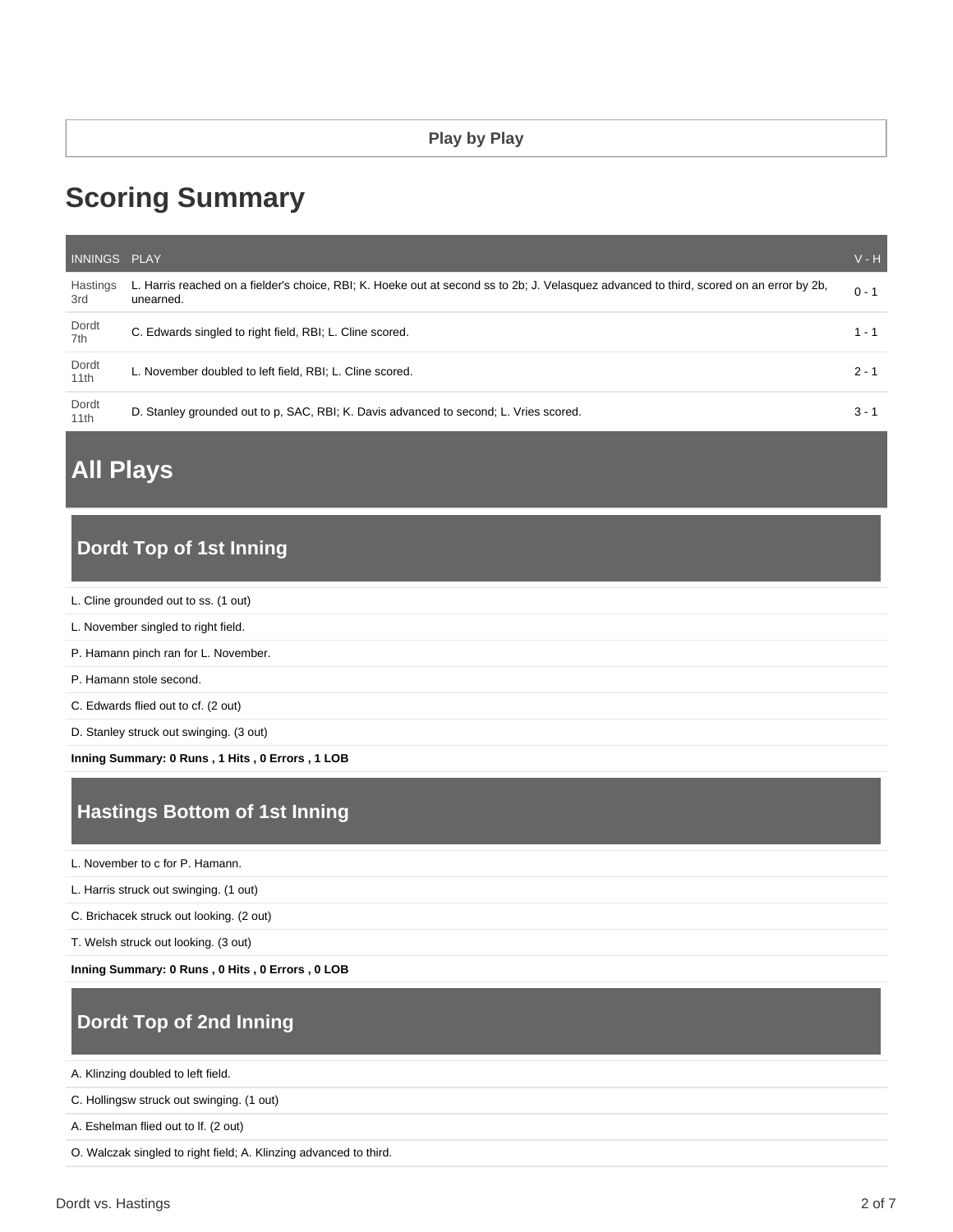#### **Inning Summary: 0 Runs , 2 Hits , 0 Errors , 2 LOB**

### **Hastings Bottom of 2nd Inning**

T. Kissler struck out looking. (1 out)

C. Koranda struck out looking. (2 out)

C. Staab struck out looking. (3 out)

**Inning Summary: 0 Runs , 0 Hits , 0 Errors , 0 LOB**

### **Dordt Top of 3rd Inning**

L. Cline singled to left field.

L. Cline stole second.

L. November grounded out to p; L. Cline advanced to third. (1 out)

C. Edwards flied out to lf. (2 out)

D. Stanley flied out to lf. (3 out)

**Inning Summary: 0 Runs , 1 Hits , 0 Errors , 1 LOB**

### **Hastings Bottom of 3rd Inning**

J. Velasquez singled to left field.

K. Hoeke reached first on an error by 3b; J. Velasquez advanced to second.

K. Ohnoutka popped up to p. (1 out)

**L. Harris reached on a fielder's choice, RBI; K. Hoeke out at second ss to 2b; J. Velasquez advanced to third, scored on an error by 2b, unearned.**

L. Harris advanced to second on a balk.

C. Brichacek struck out swinging. (3 out)

**Inning Summary: 1 Runs , 1 Hits , 2 Errors , 1 LOB**

# **Dordt Top of 4th Inning**

A. Klinzing singled to center field.

P. Hamann pinch ran for A. Klinzing.

C. Hollingsw struck out swinging. (1 out)

P. Hamann stole second.

A. Eshelman grounded out to 2b; P. Hamann advanced to third. (2 out)

O. Walczak struck out looking. (3 out)

**Inning Summary: 0 Runs , 1 Hits , 0 Errors , 1 LOB**

#### **Hastings Bottom of 4th Inning**

A. Klinzing to lf for P. Hamann.

T. Welsh grounded out to ss. (1 out)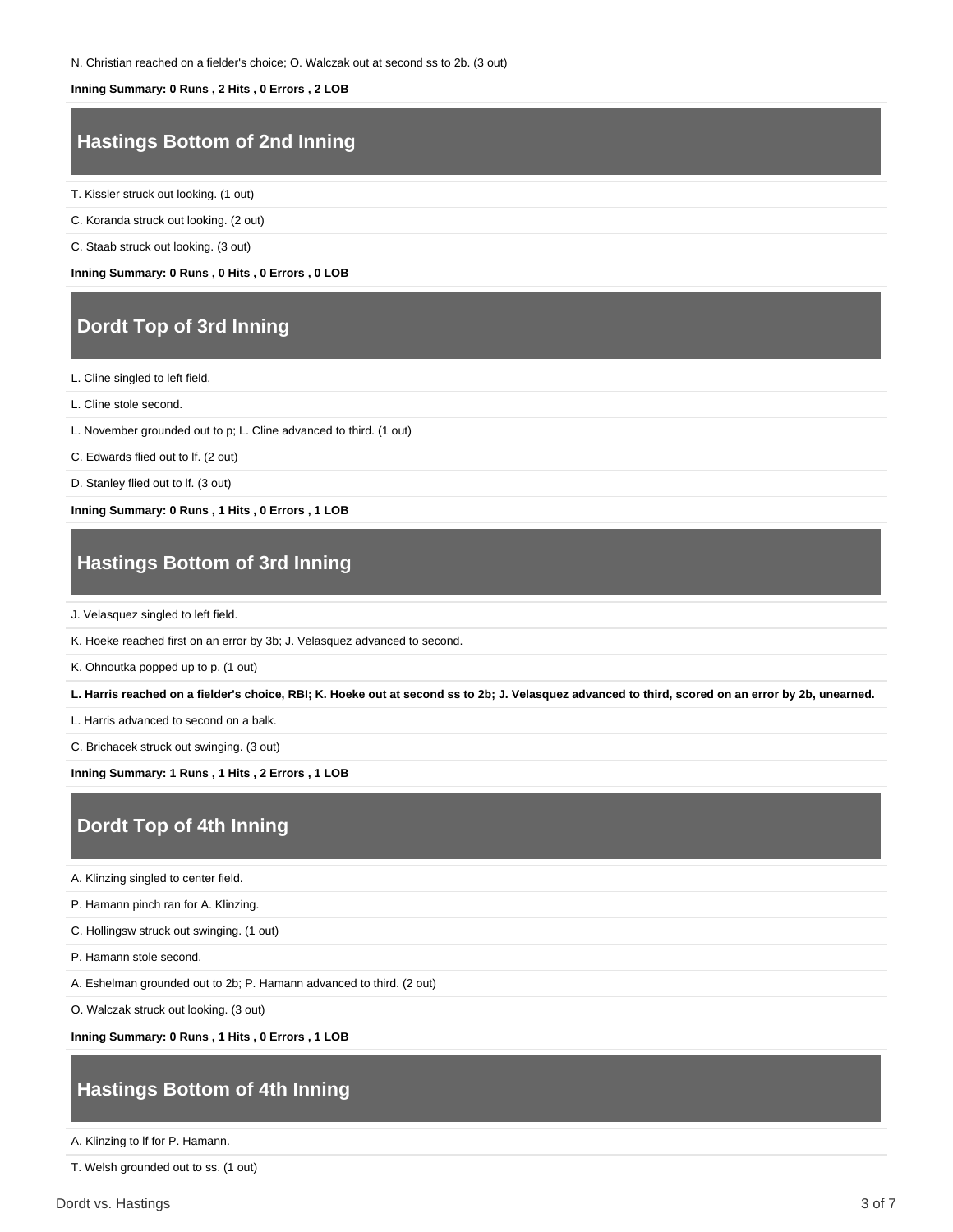C. Koranda popped up to ss. (3 out)

**Inning Summary: 0 Runs , 0 Hits , 0 Errors , 0 LOB**

#### **Dordt Top of 5th Inning**

- N. Christian hit by pitch.
- L. Cline popped up to 2b. (1 out)

L. November singled to center field; N. Christian advanced to second.

- K. Davis pinch ran for L. November.
- C. Edwards flied out to lf. (2 out)
- D. Stanley flied out to cf. (3 out)

**Inning Summary: 0 Runs , 1 Hits , 0 Errors , 2 LOB**

### **Hastings Bottom of 5th Inning**

L. November to c for K. Davis.

- C. Staab struck out swinging. (1 out)
- J. Velasquez struck out looking. (2 out)
- K. Hoeke grounded out to 3b. (3 out)

**Inning Summary: 0 Runs , 0 Hits , 0 Errors , 0 LOB**

#### **Dordt Top of 6th Inning**

- A. Klinzing flied out to rf. (1 out)
- C. Hollingsw singled to shortstop.
- A. Eshelman singled to catcher; C. Hollingsw advanced to second.
- O. Walczak out at first 3b to 2b, SAC; A. Eshelman advanced to second; C. Hollingsw advanced to third. (2 out)
- N. Christian grounded out to 3b. (3 out)

**Inning Summary: 0 Runs , 2 Hits , 0 Errors , 2 LOB**

### **Hastings Bottom of 6th Inning**

- K. Ohnoutka singled to center field.
- L. Harris struck out swinging. (1 out)
- C. Brichacek grounded out to 3b; K. Ohnoutka advanced to second. (2 out)
- K. Ohnoutka advanced to third on a wild pitch.
- T. Welsh struck out looking. (3 out)

**Inning Summary: 0 Runs , 1 Hits , 0 Errors , 1 LOB**

# **Dordt Top of 7th Inning**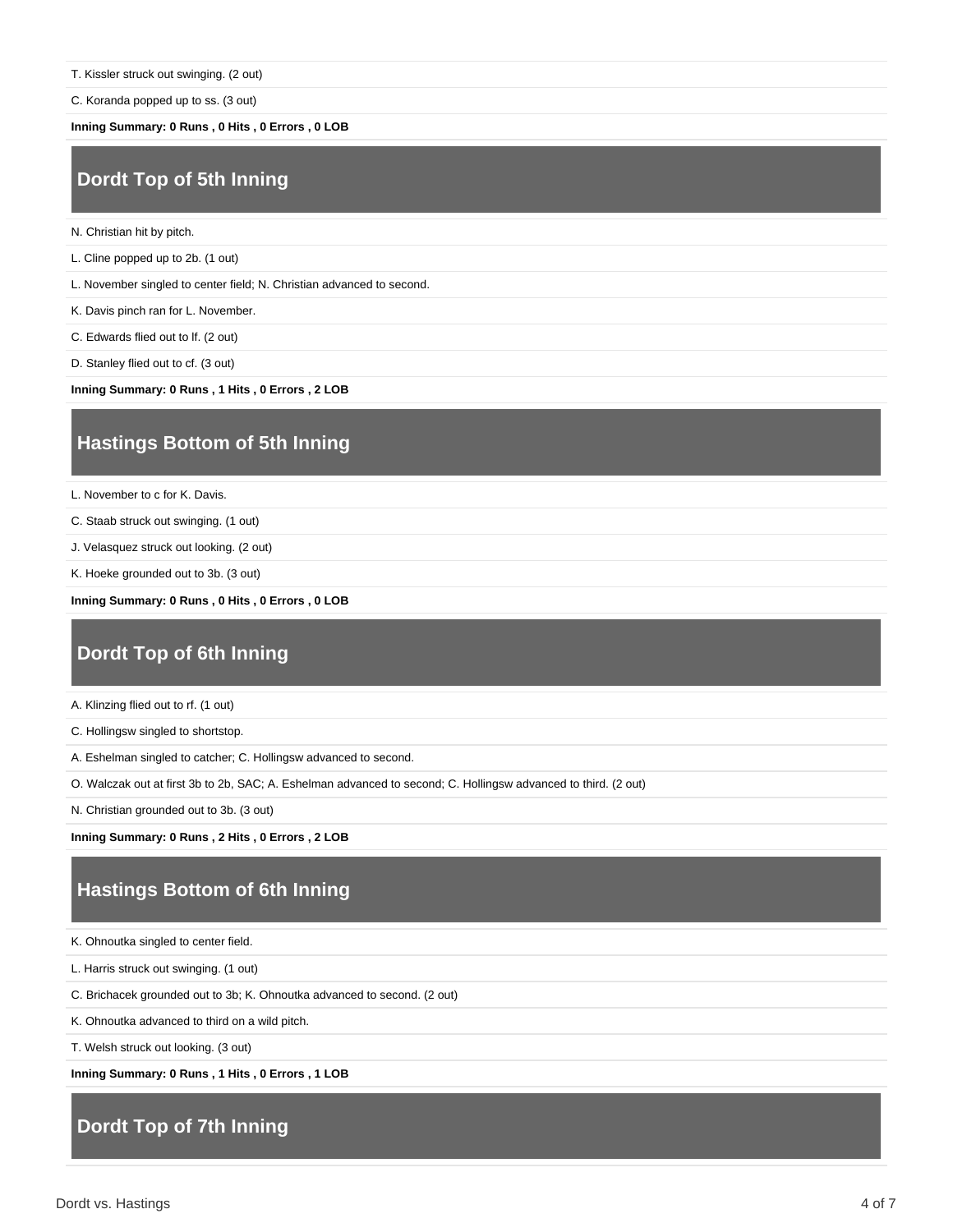- L. Cline hit by pitch.
- L. Cline stole second.
- L. November struck out looking. (1 out)

#### **C. Edwards singled to right field, RBI; L. Cline scored.**

- K. Davis pinch ran for C. Edwards.
- D. Stanley singled to left field; K. Davis advanced to second.
- J. Driscoll to p for J. Grote.

D. Stanley out at first p to 1b, picked off. (2 out)

A. Klinzing struck out looking. (3 out)

**Inning Summary: 1 Runs , 2 Hits , 0 Errors , 1 LOB**

# **Hastings Bottom of 7th Inning**

T. Kissler struck out swinging. (1 out)

C. Koranda singled to right field.

T. Hartman pinch ran for C. Koranda.

C. Staab grounded into double play 3b to 2b to 1b; T. Hartman out on the play. (3 out)

**Inning Summary: 0 Runs , 1 Hits , 0 Errors , 0 LOB**

# **Dordt Top of 8th Inning**

- C. Hollingsw struck out swinging. (1 out)
- A. Eshelman flied out to cf. (2 out)

O. Walczak struck out looking. (3 out)

**Inning Summary: 0 Runs , 0 Hits , 0 Errors , 0 LOB**

# **Hastings Bottom of 8th Inning**

J. Velasquez grounded out to 2b. (1 out)

K. Hoeke walked.

K. Ohnoutka struck out swinging. (2 out)

K. Hoeke stole second.

L. Harris struck out swinging. (3 out)

**Inning Summary: 0 Runs , 0 Hits , 0 Errors , 1 LOB**

# **Dordt Top of 9th Inning**

N. Christian singled to center field.

L. Cline flied out to rf. (1 out)

L. November singled to right field; N. Christian advanced to second.

L. Vries pinch ran for L. November.

K. Davis struck out swinging. (2 out)

D. Stanley grounded out to 3b. (3 out)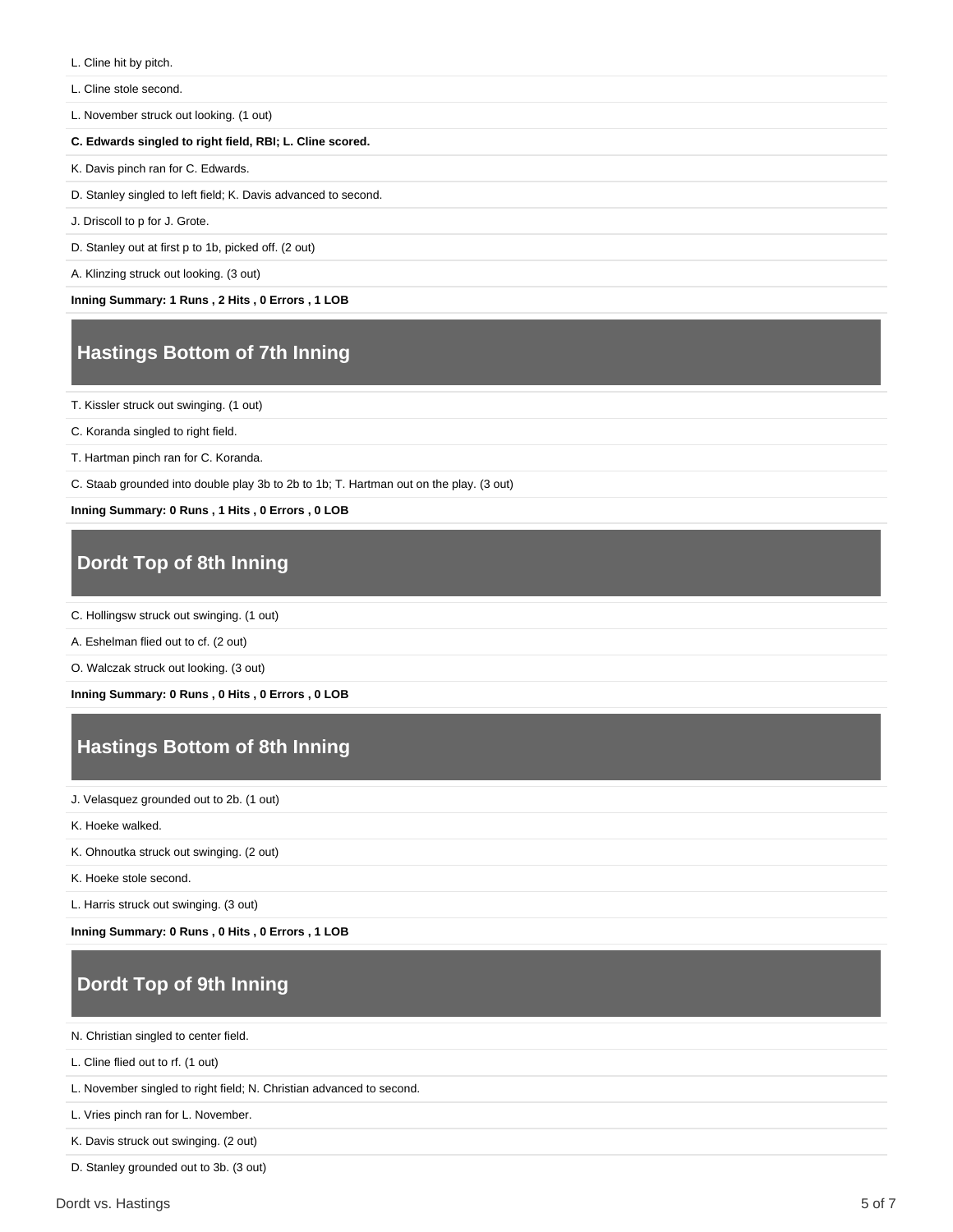# **Hastings Bottom of 9th Inning**

L. November to c for L. Vries.

- C. Brichacek lined out to lf. (1 out)
- T. Welsh struck out looking. (2 out)
- T. Kissler struck out swinging. (3 out)

**Inning Summary: 0 Runs , 0 Hits , 0 Errors , 0 LOB**

### **Dordt Top of 10th Inning**

A. Klinzing singled to center field.

- C. Hollingsw struck out swinging. (1 out)
- A. Eshelman singled to left field; A. Klinzing advanced to second.
- O. Walczak struck out looking. (2 out)
- N. Christian lined out to rf. (3 out)

**Inning Summary: 0 Runs , 2 Hits , 0 Errors , 2 LOB**

# **Hastings Bottom of 10th Inning**

C. Koranda pinch hit for T. Hartman.

C. Koranda grounded out to 1b unassisted. (1 out)

C. Staab lined out to rf. (2 out)

J. Velasquez struck out swinging. (3 out)

**Inning Summary: 0 Runs , 0 Hits , 0 Errors , 0 LOB**

# **Dordt Top of 11th Inning**

#### L. Cline walked.

L. Cline stole second.

**L. November doubled to left field, RBI; L. Cline scored.**

L. Vries pinch ran for L. November.

K. Davis singled to third base; L. Vries advanced to third.

**D. Stanley grounded out to p, SAC, RBI; K. Davis advanced to second; L. Vries scored.**

A. Klinzing grounded out to 2b; K. Davis advanced to third. (2 out)

C. Hollingsw popped up to 2b. (3 out)

**Inning Summary: 2 Runs , 2 Hits , 0 Errors , 1 LOB**

#### **Hastings Bottom of 11th Inning**

L. November to c for L. Vries.